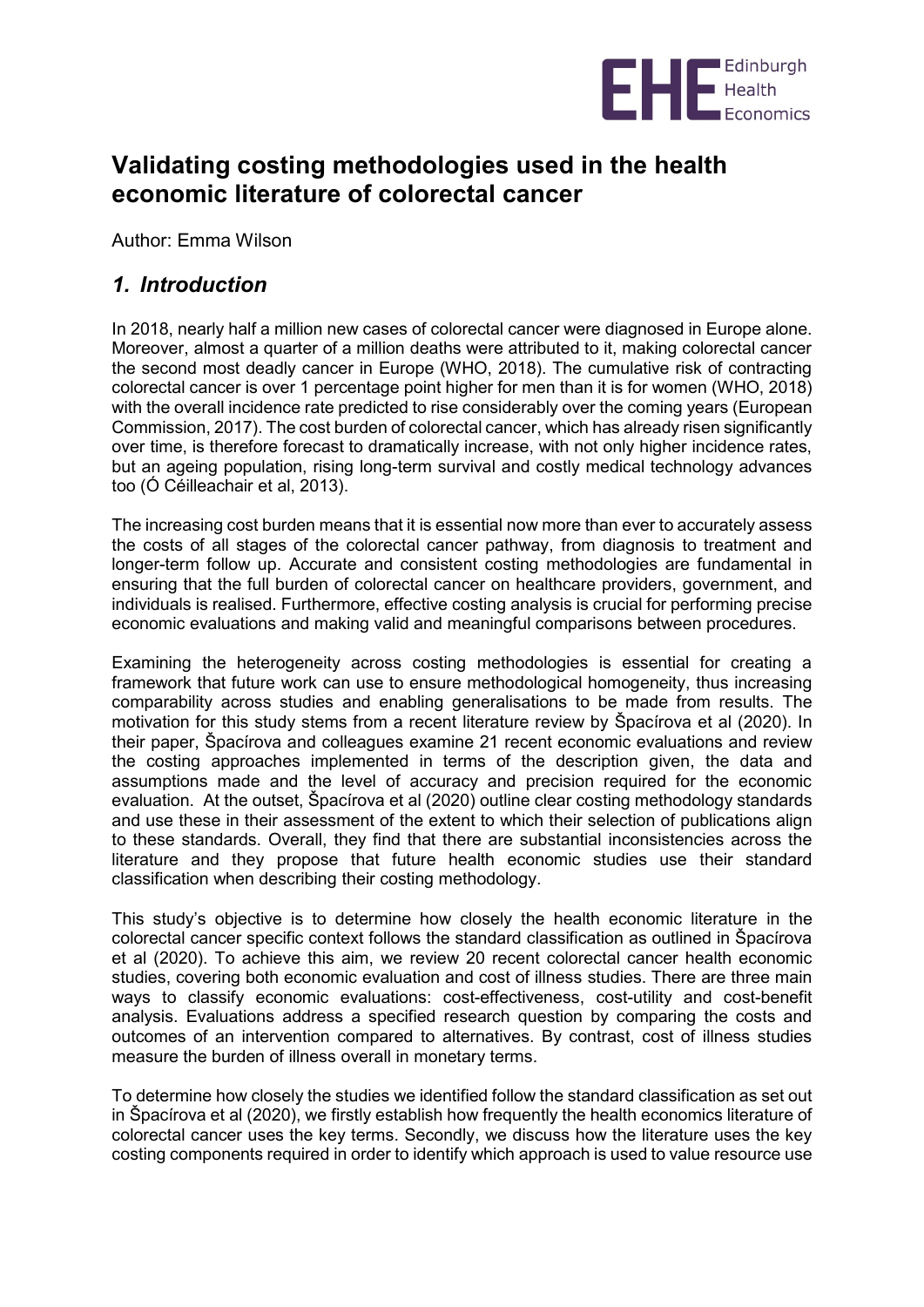

items. Similarly, we discuss how the literature uses the key components required in order to establish the level of accuracy in the identification of the cost components.

The structure of this paper is as follows. First, our identification methodology is discussed and details of each costing approach described. We then present the results of our literature review and analyse the adherence of each paper to the Špacírova et al (2020) descriptions of costing methodology, using the three steps described above. Lastly, we discuss several steps that future studies could take in order to improve transparency in reporting costing methodologies and reduce heterogeneity in costing approaches.

## *2. Methodology*

1

The literature examined in this study provide a cross-sectional overview of the most recent health economics literature on colorectal cancer. The publications examined come directly from a recent systematic review of colorectal cancer health economic studies (Lemmon et al, 2020). The publications in that review were scoped from OVID Medline with the specification of being European, English language papers published between 2009 and 2019.

From the 37 included studies, a representative sample of 20 papers consisting of a mixture of cost of illness studies and economic evaluations were used in this study. They cover a broad spectrum of different perspectives, phases of care and types of study were reviewed to ensure that the conclusions drawn and solutions offered generalize to the colorectal cancer literature as a whole. The cross-section covers literature from nine different healthcare systems in Europe (UK n = 10; France n = 2; Italy n = 2; Ireland n = 1; Switzerland n = 1; Belgium n = 1; Spain  $n = 1$ ; Greece  $n = 1$ <sup>1</sup>. From the 20 studies examined, exactly half are cost of illness studies and half are economic evaluations.

As outlined previously, we followed Špacírova et al (2020) costing methodology standards when reviewing the costing approaches of the selected studies. The key identification features of each type of methodology are shown in Figure 1.

The terms gross costing and micro costing are used to describe the level of accuracy in the identification of the cost components. Gross costing uses aggregated cost data, and therefore has less identification accuracy in its costing approach compared to micro costing. Micro costing does not use aggregate data and instead defines costs at an extremely detailed level, usually in the form of a comprehensive table of unit costs, resulting in a more accurate identification of costs (Tan et al, 2009).

The use of a top-down or bottom-up costing approach determines the valuation accuracy of the cost components. A bottom-up approach is often regarded as the most accurate in terms of valuation accuracy (Tan, 2009). This is because resource use is valued at the patient level, thus creating patient specific unit costs. Top-down costing uses organisational level aggregated costs that are divided between patients to get an average resource use cost per patient. It is argued that this costing approach yields cost valuations that are less accurate (Tan et al, 2009).

 $1$  Several papers specify England, rather than the UK, however for the purposes of this review these will be treated as the same country and healthcare system.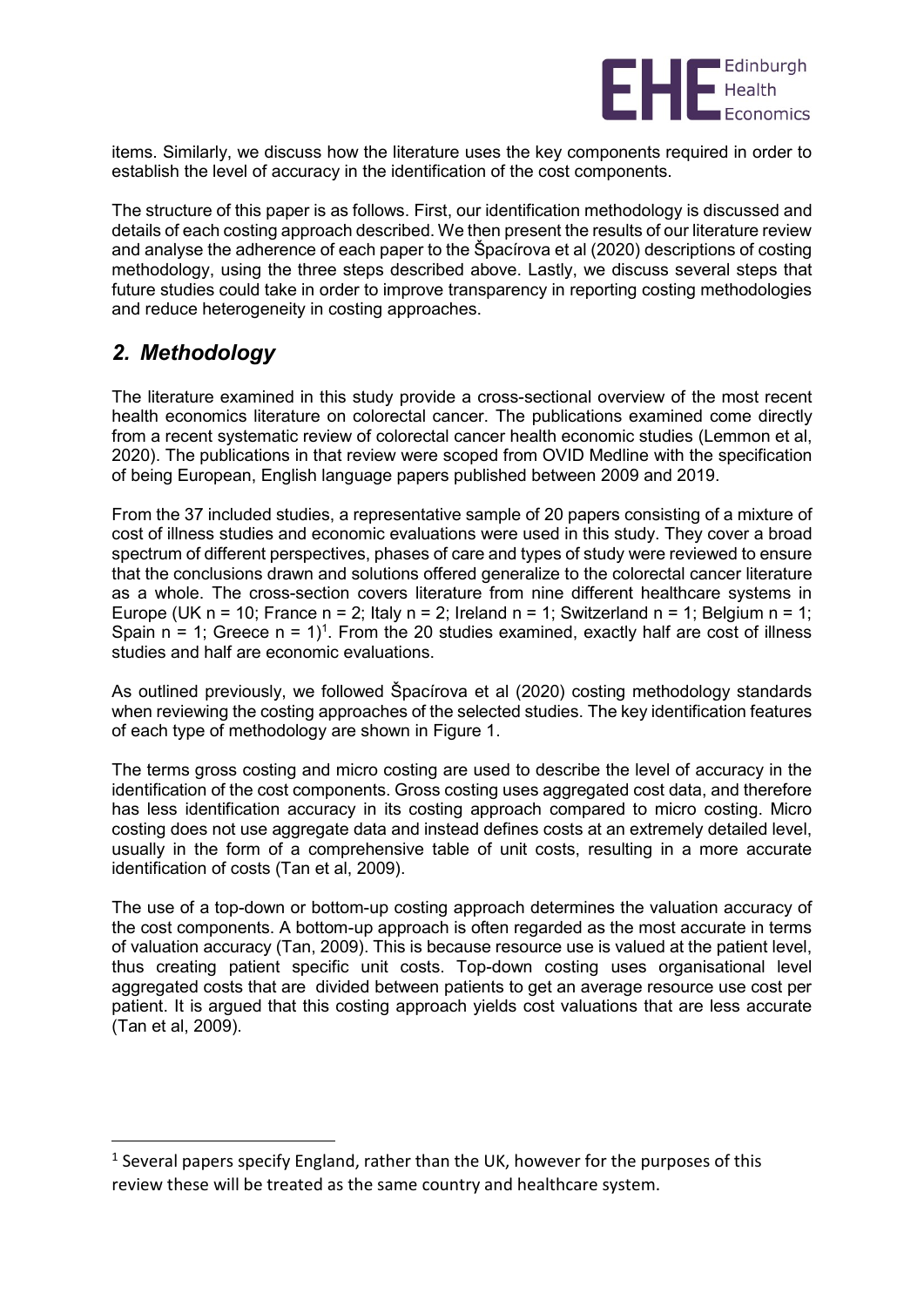

Figure 1: Key Features of Costing Approaches

| <b>COSTING APPROACH</b> | <b>KEY FEATURES</b>                                                                           |
|-------------------------|-----------------------------------------------------------------------------------------------|
| Micro-costing           | Resource use identified at a detailed<br>$\bullet$<br>level                                   |
|                         | A specified unit cost table or<br>appendix                                                    |
|                         | High levels of costing accuracy<br>$\bullet$                                                  |
|                         | E.g. dosage costs for medication<br>$\bullet$                                                 |
| Gross-costing           | identified<br>Resource use<br>at<br>an<br>$\bullet$<br>aggregated level                       |
|                         | Patients and/or treatment<br>costs<br>grouped together                                        |
|                         | Lower levels of costing accuracy<br>$\bullet$                                                 |
|                         | E.g. total cost for whole treatment                                                           |
| Top-down                | Resource use<br>allocated<br>at<br>an an<br>$\bullet$<br>organisation level then divided down |
|                         | Average costs per patient<br>$\bullet$                                                        |
|                         | E.g. Hospital department expenses<br>$\bullet$<br>divided by number of patients               |
| Bottom-up               | Resource use identified at a patient<br>$\bullet$<br>level                                    |
|                         | Patient specific unit costs<br>٠                                                              |
|                         | E.g. individual treatment costs plus<br>$\bullet$<br>number of nights in hospital costs       |

From these definitions, we can combine the costing approaches to create a costing methodology, which can be seen in Figure 2. For example, bottom-up micro costing uses extremely detailed resource use data and values these resources at a patient level.

As discussed in Špacírova et al (2020), it can be extremely hard to distinguish costing approaches from one another. This is primarily due to identification and valuation of resources level of detail being a matter of personal preference (Špacírova et al, 2020). Moreover, studies often do not specify the costing methodology used and are regularly unclear when specifying their cost sources, cost types and approaches. Due to the ambiguity of the various costing methodologies, Špacírova et al (2020) find that the overlap between the types makes it difficult to definitively categorise methodologies.

|                    | - Identification Accuracy + |                            |  |  |  |
|--------------------|-----------------------------|----------------------------|--|--|--|
| Valuation Accuracy | Top-down<br>gross costing   | Top-down<br>micro costing  |  |  |  |
| +                  | Bottom-up<br>gross costing  | Bottom-up<br>micro costing |  |  |  |

Figure 2: Costing Methodology Matrix, Adapted from Tan et al, (2009)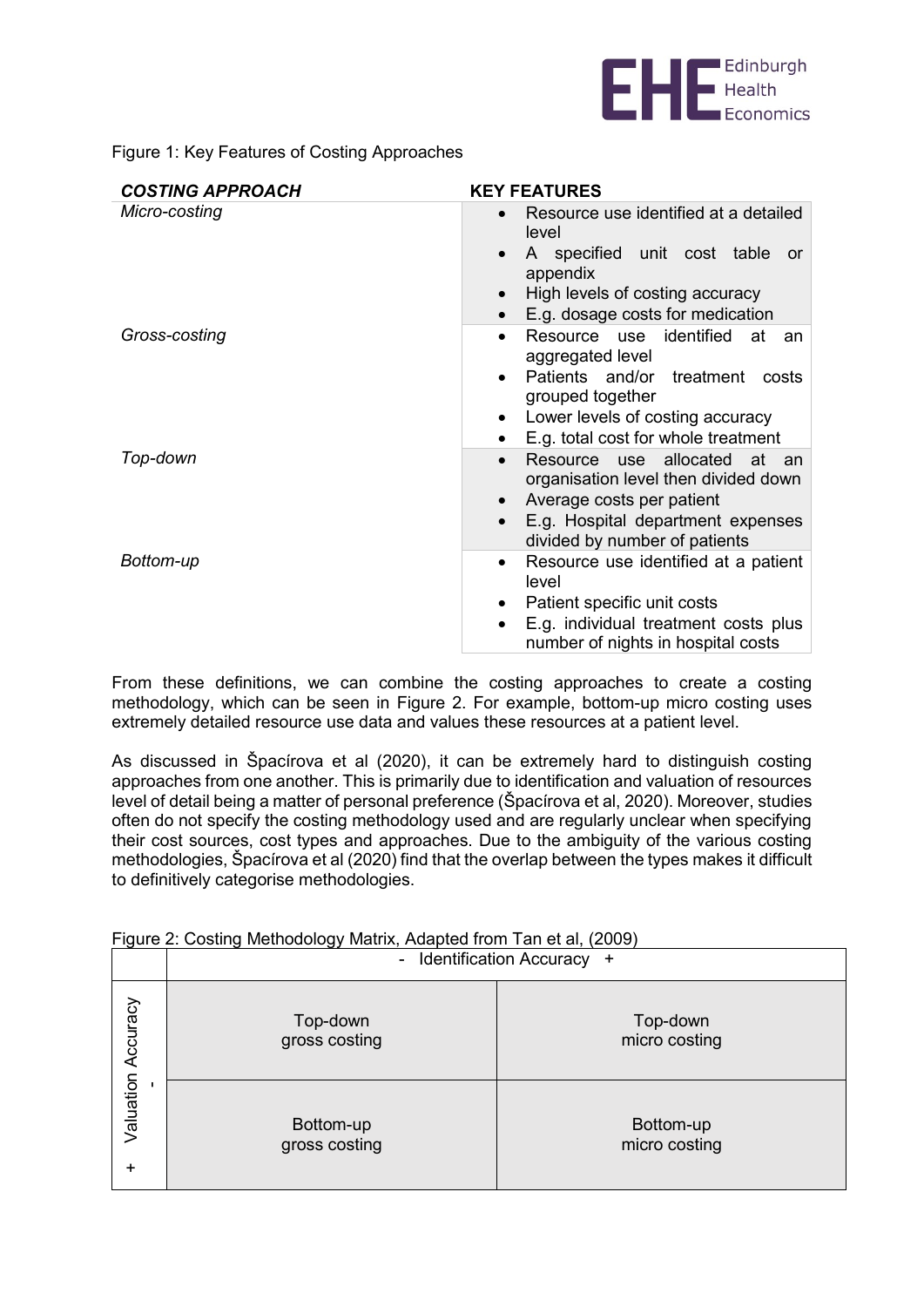

We used a three-step process to determine how closely the health economic literature of colorectal cancer follows the costing methodologies as outlined in Špacírova et al (2020). This three-step approach is as follows:

- 1. We searched the papers to identify where the terms top-up and bottom-down, micro and gross costing were used
- 2. We checked how detailed the literature was in terms of describing the cost components i.e. was a micro or gross costing approach used
- 3. We identified whether or not papers were explicit in terms of how resource use items were valued i.e. was a top-down or bottom-up approach used

### *3. Results*

#### *3.1 Summary of the literature*

Tables 1 and 2 in the Appendix respectively show summaries of the economic evaluation and cost of illness studies. Several key distinctions can be seen between the ways in which each type of study is conducted. Economic evaluations tended to specify the perspective in which the analysis is taken form, whilst only two of the cost of illness studies examined specified the study's perspective. Perspective is generally from either taken from a healthcare provider, societal or health insurance view, with the most common perspective seen being healthcare provider (n = 14). The perspective of the study determines the costs that are relevant and hence should be included. It is therefore crucial to ascertain the perspective (Mayer et al, 2017). For example, a study which specifies a social perspective should consider both the direct and indirect in the analysis, trying to encompass all the costs borne.

Similarly, where studies lasted for over one year most of the economic evaluations used an appropriate level of discounting to adjust the value of costs and benefits over time and account for future costs and benefits being valued less. Attema et al (2018) discusses how most economic evaluations of healthcare require cost discounting to take into account the intertemporal element of the intervention. NICE guidelines recommend that both costs and health outcomes should be discounted at a rate of 3.5% in order to achieve this (YHEC, 2016). However, the majority of cost of illness studies do not use discounting when it was appropriate to do so.

The type of costs used in the studies are also displayed in Tables 1 and 2. Costs are split into two types: direct and indirect costs. Direct costs are derived solely from the health intervention or phase of care being examined and are made up of direct medical costs and direct nonmedical costs. The cost of the medications used to treat colorectal cancer, the cost of instruments used in surgery and the cost of hospital stays are all examples of direct costs. Indirect costs are derived from productivity, wages and patient utility lost as a result of the treatment or phase of care they are undergoing. Lost wages as a result of incapacitation or as a result of caring for a sick relative, time lost due to hospital visits and travel time are all examples of indirect costs. They are however, much harder to value than direct costs due to using opportunity cost to value lost time and productivity. Opportunity cost is a subjective measure as it depends on the unique preferences of the individual so spending a week in hospital has a different value depending on the busyness of the individual, their job etc.

Nineteen of the papers examined use direct costs in their costing methodology, with three of these papers also using indirect costs. One paper solely used indirect costs in its analysis. From the studies examined, ten were explicit in stating the types of cost used and ten were not, with the majority that were explicit ( $n = 8$ ) being cost of illness studies.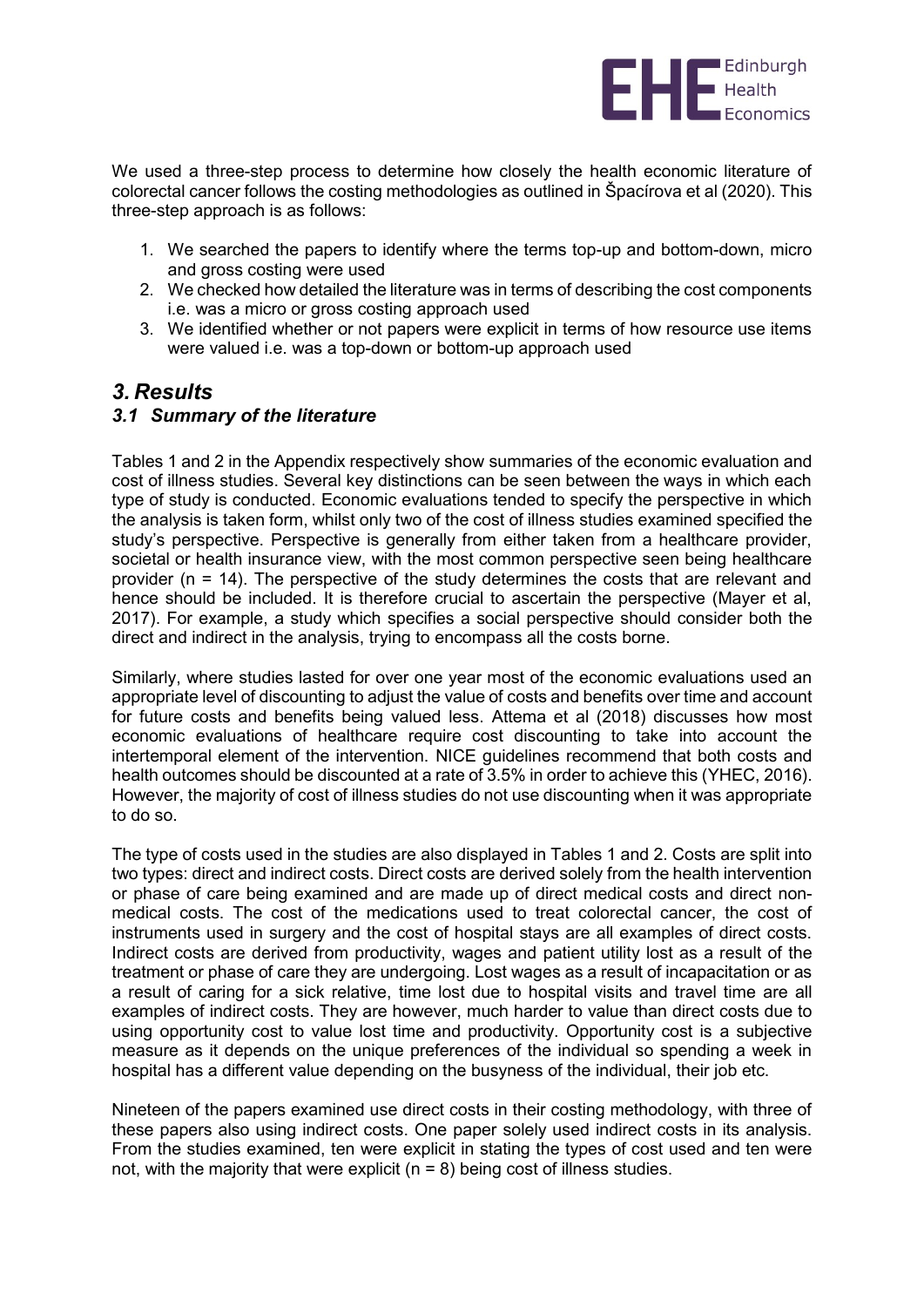

In general, it was easy to identify the types of costs used in the studies, with the easiest identification of costs coming from the following studies. Francisci et al (2013), Bending et al (2010) and Lansdorp-Vogelaar at al (2018) demonstrate complete transparency in cost types, with each study explicitly stating the type used. Francisci et al (2013) and Bending et al (2010) do this in their introductions stating that their respective aims were to estimate direct costs. Bending et al (2010) plainly states the cost components that are included, which further shows clarity in the costing type through language used. Lansdorp-Vogelaar et al (2018) explicitly state in a 'costs' section that they will be using direct costs alongside patient time costs. In addition to the statements, the specification that a "modified societal perspective" is being used implies that indirect costs will also be included.

Jean-Claude et al (2012), Hanly et al (2013) and Halligan et al (2014) are not explicit in stating their cost types. Nevertheless, their description of costs and the language used make the cost type clear. Hanly et al (2013) is especially transparent and clear in their language use; stating firstly that the study is from a societal perspective, indicating indirect costs, and secondly by describing in detail how the costs components were derived, showing that only indirect costs such as time and lost wages were used.

The key elements needed to easily, and correctly identify the cost type used are therefore clarity in terms of language and transparency in the costs used. However, obviously the most useful tool for identifying costing type is the explicit stating of costing type.

In what follows, we present the costing methodology results using the three step process outlined previously.

#### *3.2 Use of terms top-up and bottom-down, micro and gross costing*

From the selection of studies examined, only two make reference to the costing approaches as defined by Špacírova et al (2020): Hall et al (2014) and Rao et al (2018). Moreover, it is only Hall et al (2020) who state that a costing approach will be used. Specifically, they state that the "costing uses a mixture of (a) top down costing … and, (b) bottom-up costing)". Rao et al (2018) simply states that they are using estimates from a previous micro-costing study.

The key characteristic that determines whether a study uses gross or micro costing is the level of detail in the resource use items – are they costs highly identified? Similarly, top-down and bottom-up costing are segmented by examining the valuation accuracy of the costs – are there clear individual patient costs or have they been collated and then apportioned down?

#### *3.3 Explicitness in describing resource use items*

For the identification of micro costing, the clearest indication was a table of unit costs being present either in the main body of the text or appendix. Pilgrim et al (2017) has an extremely detailed table of unit costs within the model parameters table, which shows the costs for procedures, consultations, and medications, with the main source being NHS reference costs. Halligan et al (2015) also provides a detailed tables of unit costs for different medications and dosages, as well as for a range of diagnostic procedures. Both of these studies are good examples of micro-costing. Micro costing is the most popular costing approach from the studies examined and other studies that use this method include Bending et al (2010), Corral et al (2016), Giulani et al (2011), Rao et al (2018) and Matter-Walstra et al (2016).

Gross costing was more difficult than micro costing to identify. In particular, Francisci et al (2013) use lump sum payments to determine costs, these are aggregated costs and therefore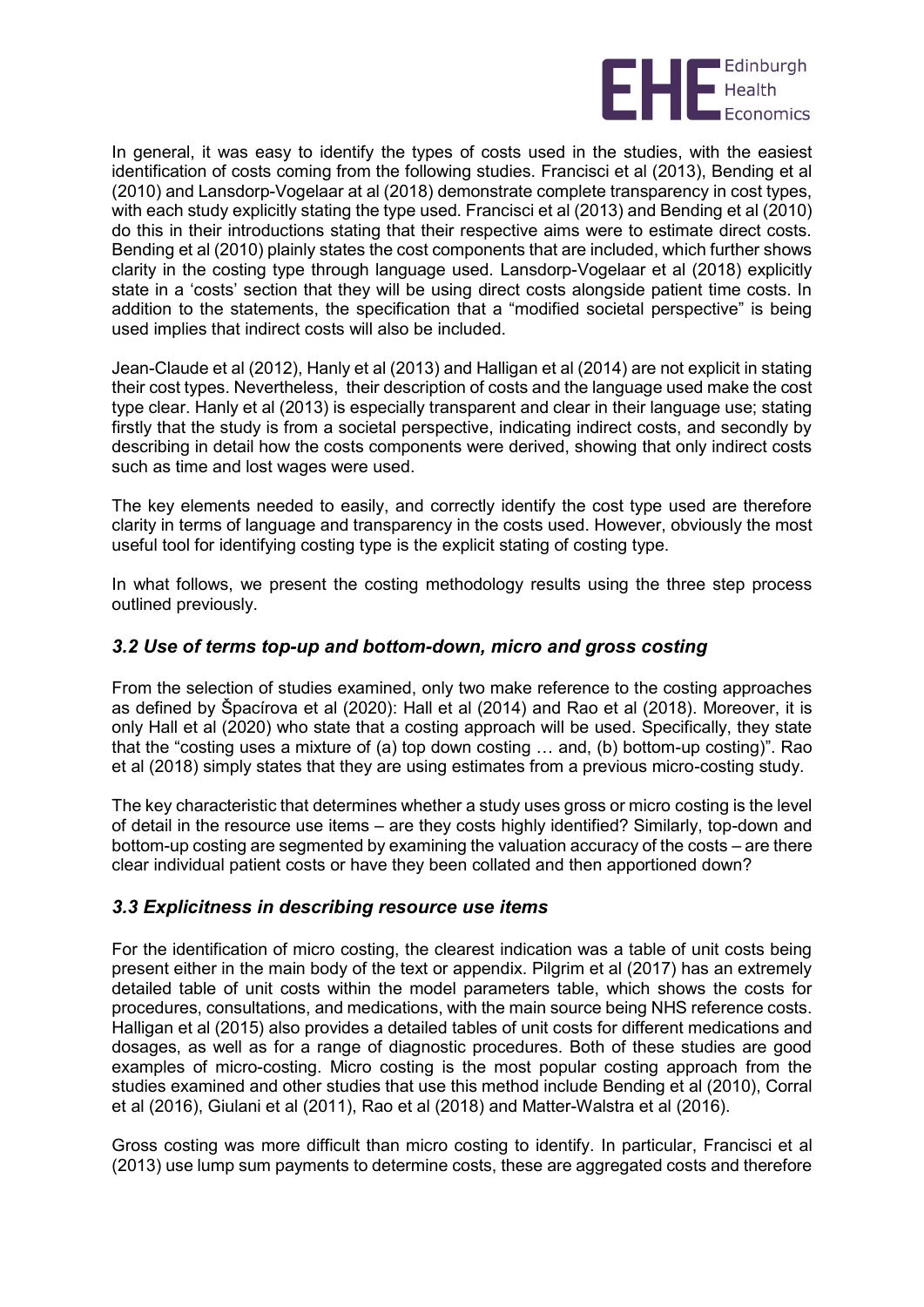

fit with the gross costing methodology. Here, individual level patient costs are not identified and the treatments are grouped together under the lump sum payment.

#### **3.4 Explicitness in valuation of resource use items**

From the definition of a top-down approach it is found that several papers meet the criteria, with Bending et al (2010) and Francisci et al (2013) providing the most clarity on this. Francisci et al (2013) use the Diagnosis-related group (DRG) system where the government pay a lump sum determined by the diagnosis and treatment of the patient. Compiled DRG costs are then used to make single average patient cost. They also describe the process of how single patient costs are computed, with this method matching the top-down costing approach. Bending et al (2010) also describe the process of mean costs being calculated from overall total costs, aligning with the top-down costing method. Other studies that display the characteristics of a top-down study, but not as clearly as Bending and Francisci are Bullement et al (2017), Laudicella et al (2016) and Macaffe et al (2011).

Corral et al (2016) and Michalopoulos et al (2013) are both explicit in their cost valuation using individual patient costs. Corral et al (2013) uses individual patient level data and gathers "information of each person … to determine the specific phase of care costs for each patient"; clearly demonstrating a bottom-up costing approach. Likewise, Michalopoulos et al (2013) collected cost details for each patient from their admission day to discharge day, including the possibility of any readmission, describing the process of cost collection in detail. Pil et al (2016), Matter-Walstra et al (2016), Halligan (2015) and Pilgrim et al (2009) all also display characteristics of bottom-up costing.

## *4. Discussion*

Explicit terminology in regards to costing methodology has rarely been used in the papers examined, indicating perhaps either a lack of knowledge of the names of the different approaches or that the authors feel that they do not need to explicitly state the methodology in order for it to be clear. As discussed, several papers have made the costing approach taken clear through the use of language and transparency in computations, however many of the papers examined were identified to align with part of the costing methodology. Therefore, explicitly stating the costing approach is a highly useful tool for ascertaining costing methodology.

As previously discussed, it is hard to completely discern one costing methodology from the other. Laudicella et al (2016) is a prime example of this where it is stated that costs are aggregated suggesting a top-down approach, but then they go on to discuss patient-level costs in detail, implying bottom-up costing. Hall et al (2014) state that they use a mixture of both costing types, however upon examination it was found that more bottom-up costing methodology was used with patient records being linked to costs using the national PLICS scheme. Kearns et al (2014) use costs from another paper which is unclear about their costing approach and therefore it is uncertain what methodology they employ. Like top-down and bottom-up costing, gross and micro costing can be hard to untangle from one another. Also, as mentioned previously, due to Kearns et al (2014) taking its costs from another paper it is hard to distinguish whether the costing approach is gross or micro.

Micro and gross costing was, on the whole, easier to identify than the bottom-up and topdown. This was likely due to the accuracy of costs being more clearly stated and represented with the use of unit cost tables, whereas to determine top-down or bottom-up costing the computations used need to be clear.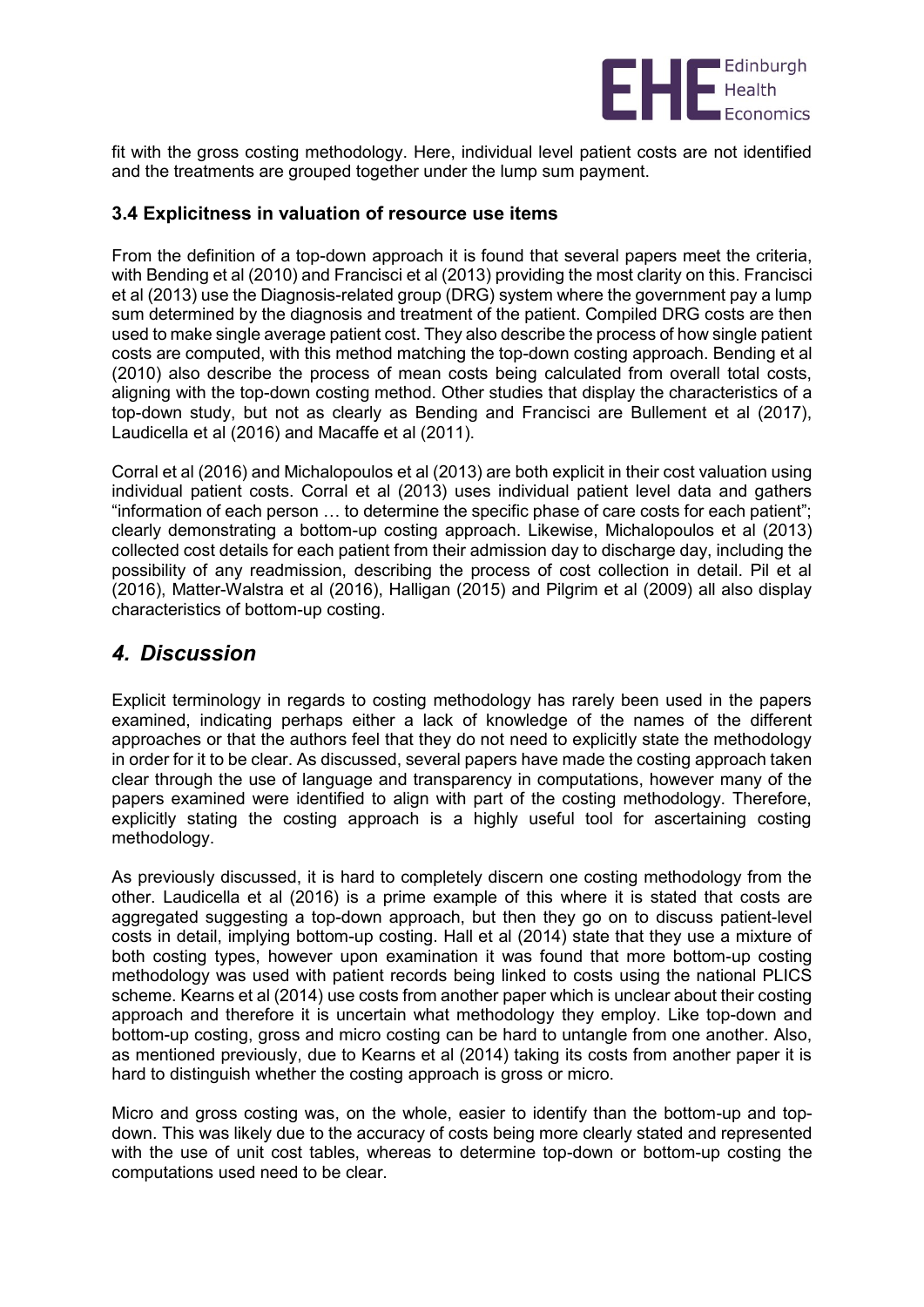

Overall, the findings in the context of colorectal cancer literature echo those of Špacírova et al (2020). In particular, it was hard to distinguish costing methodologies exactly from one another as the studies do not directly adhere to the guidelines for each approach as set out in Špacírova et al (2020). Furthermore, we found a convergence between the costing methodologies, with the line between each end of the spectrum being a matter of subjective preference. This result coincides with Špacírova et al (2020): it is hard to definitively categorise costing methodologies.

Going forward, in order to improve transparency in the costing methodology used, studies should consider implementing a number of practices. Firstly, they should explicitly state whether they use micro, gross, top-down or bottom-up costing, providing clear evidence of how they do so. Next, to help discern between top-down and bottom-up costing, studies should provide clarity in their computations and clearly state cost sources. This would greatly improve the identification of the valuation accuracy. Lastly, to discern between gross and micro costing, the identification of costs used should be made clear. The simplest way to do this would be through the use of a unit costs table, as seen in some of the studies examined.

One suggestion for future research would be to develop a reporting standards checklists for health economics studies that carry out costing, similar to the CHEERS checklist. CHEERS is a tool used to ensure that all relevant items are included when reporting economic evaluations of health interventions and is an extremely useful reference tool for good reporting practices in health economics studies. A similar reporting standards checklist would be a useful tool in ensuring that costing methodologies are more homogeneous and allow for studies to be easily replicated and generalised.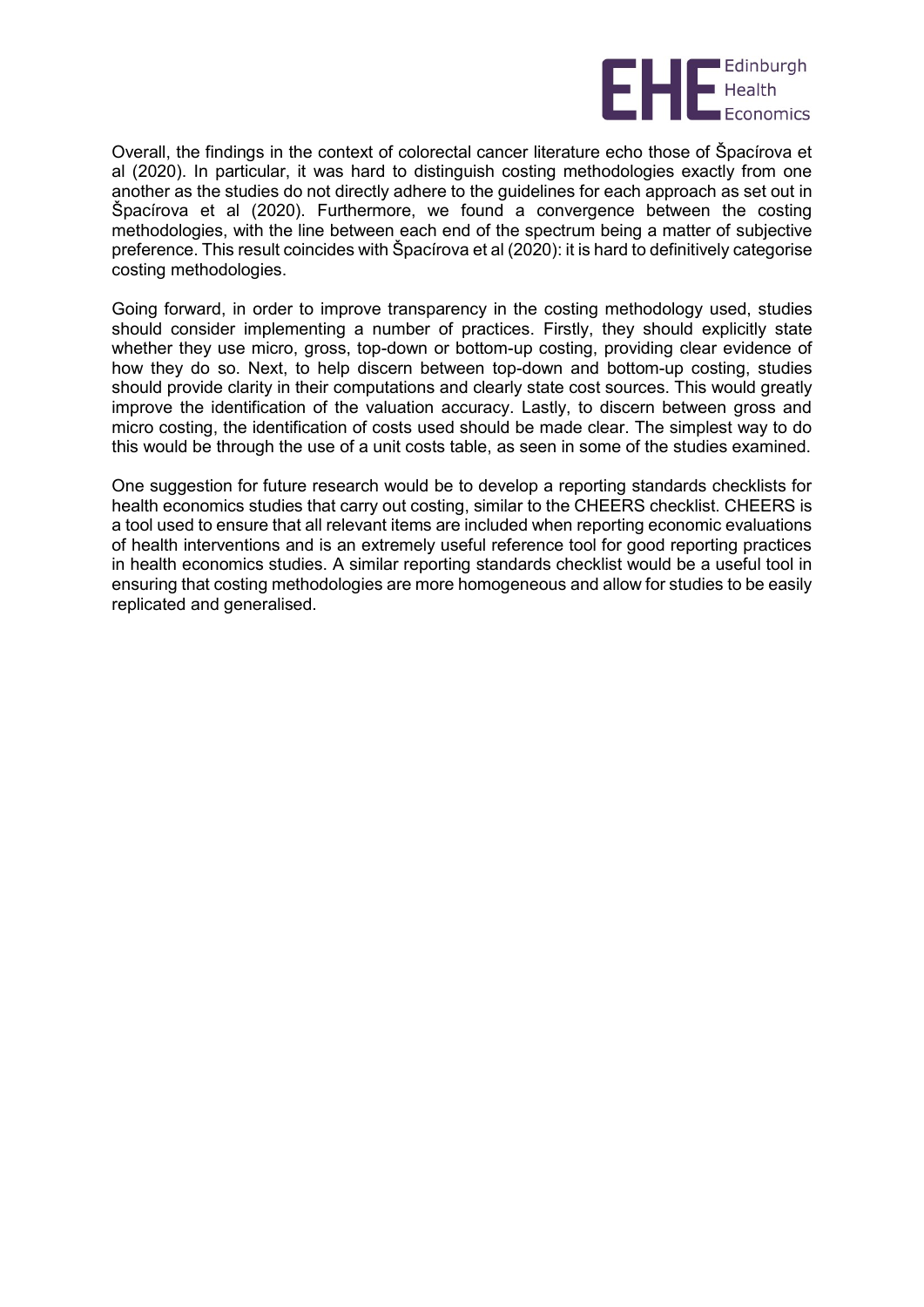

### *5. References*

Attema, A., Bleichrodt, H. and L'Haridon, O.,, 2018. Abiguity preferences for health. Health Economics, 27(11), pp.1699-1716.

Bending, M., Trueman, P., Lowson, K., Pilgrim, H., Tappenden, P., Chilcott, J. and Tappenden, J., 2010. Estimating the direct costs of bowel cancer services provided by the National Health Service in England. *International Journal of Technology Assessment in Health Care*, 26(4), pp.362-369.

Bullement, A., Underhill, S., Fougeray, R. and Hatswell, A., 2018. Cost-effectiveness of Trifluridine/tipiracil for Previously Treated Metastatic Colorectal Cancer in England and Wales. *Clinical Colorectal Cancer*, 17(1), pp.143-151.

Corral, J., Castells, X., Molins, E., Chiarello, P., Borras, J. and Cots, F., 2016. Long-term costs of colorectal cancer treatment in Spain. *BMC Health Services Research*, 16(1).

European Commission, 2020. *Cancer Screening In The European Union 2017*. [online] European Commission. Available at:

<https://ec.europa.eu/health/sites/health/files/major\_chronic\_diseases/docs/2017\_cancerscr eening\_2ndreportimplementation\_en.pdf> [Accessed 25 August 2020].

Francisci, S., Guzzinati, S., Mezzetti, M., Crocetti, E., Giusti, F., Miccinesi, G., Paci, E., Angiolini, C. and Gigli, A., 2013. Cost profiles of colorectal cancer patients in Italy based on individual patterns of care. *BMC Cancer*, 13(1).

Giuliani, J., Indelli, M., Marzola, M., Raisi, E. and Frassoldati, A., 2012. The Management of Skin Toxicity during Cetuximab Treatment in Advanced Colorectal Cancer: How much does it Cost? A Retrospecive Economic Assessment from a Single-Center Experience. *Tumori Journal*, 98(4), pp.408-412.

Hall, P., Hamilton, P., Hulme, C., Meads, D., Jones, H., Newsham, A., Marti, J., Smith, A., Mason, H., Velikova, G., Ashley, L. and Wright, P., 2015. Costs of cancer care for use in economic evaluation: a UK analysis of patient-level routine health system data. *British Journal of Cancer*, 112(5), pp.948-956.

Halligan, S., Dadswell, E., Wooldrage, K., Wardle, J., von Wagner, C., Lilford, R., Yao, G., Zhu, S. and Atkin, W., 2015. Computed tomographic colonography compared with colonoscopy or barium enema for diagnosis of colorectal cancer in older symptomatic patients: two multicentre randomised trials with economic evaluation (the SIGGAR trials). *Health Technology Assessment*, 19(54), pp.1-134.

Hanly, P., Céilleachair, A., Skally, M., O'Leary, E., Staines, A., Kapur, K., Fitzpatrick, P. and Sharp, L., 2013. Time Costs Associated with Informal Care for Colorectal Cancer: An Investigation of the Impact of Alternative Valuation Methods. *Applied Health Economics and Health Policy*, 11(3), pp.193-203.

Jean-Claude, M., Emmanuelle, P., Juilette, H., Michele, B., Gerard, D., Eric, F., Xavier, H., Bertrand, L., Jean-Fabien, Z., Yves, P. and Gerard, N., 2012. Clinical and economic impact of malnutrition per se on the postoperative course of colorectal cancer patients. *Clinical Nutrition*, 31(1), pp.896-902.

Halligan, S., Dadswell, E., Wooldrage, K., Wardle, J., von Wagner, C., Lilford, R., Yao, G., Zhu, S. and Atkin, W., 2015. Computed tomographic colonography compared with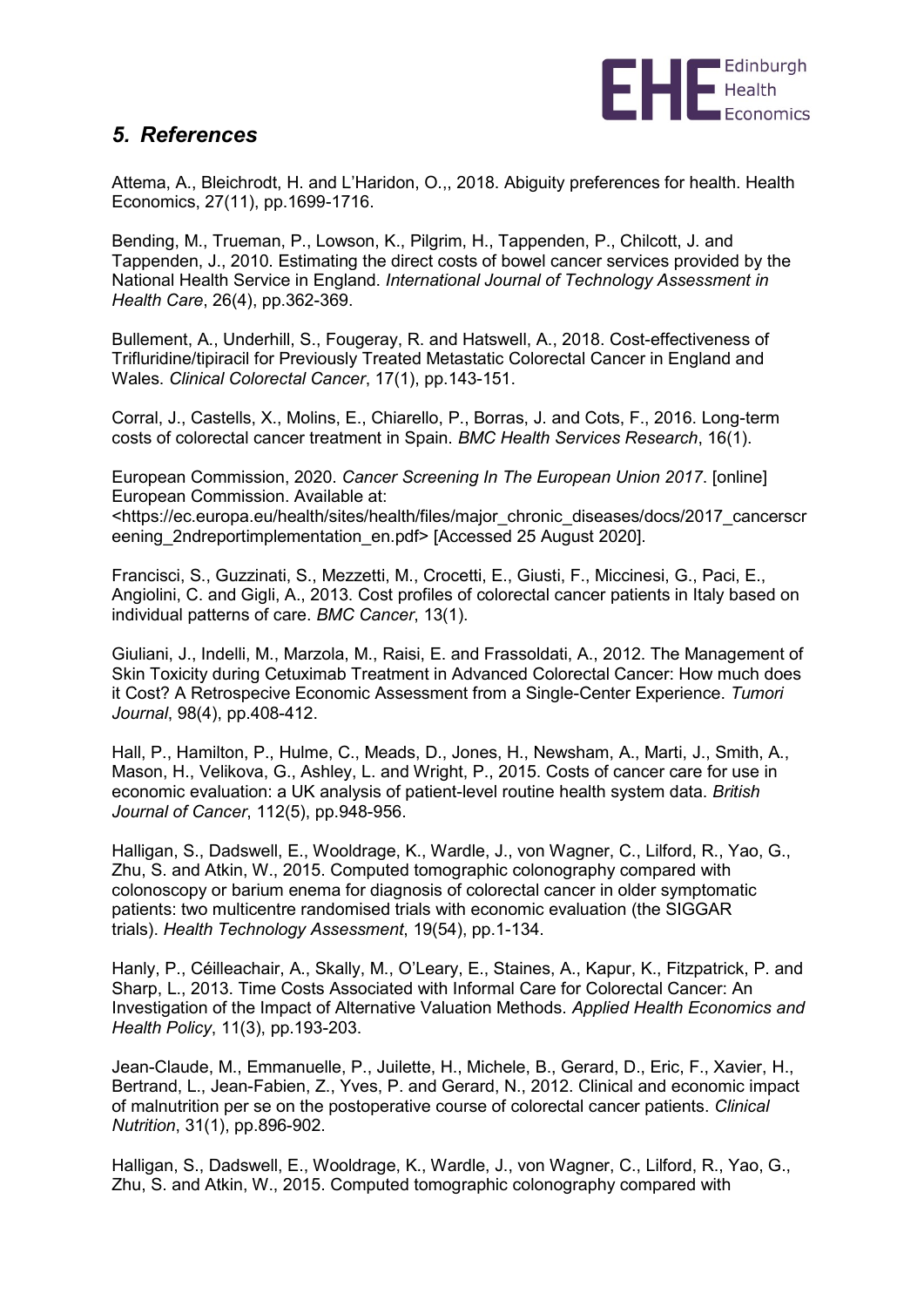

colonoscopy or barium enema for diagnosis of colorectal cancer in older symptomatic patients: two multicentre randomised trials with economic evaluation (the SIGGAR trials). *Health Technology Assessment*, 19(54), pp.1-134.

Lansdorp-Vogelaar, I., Goede, S., Bosch, L., Melotte, V., Carvalho, B., van Engeland, M., Meijer, G., de Koning, H. and van Ballegooijen, M., 2018. Cost-effectiveness of Highperformance Biomarker Tests vs Fecal Immunochemical Test for Noninvasive Colorectal Cancer Screening. *Clinical Gastroenterology and Hepatology*, 16(4), pp.504-512.

Laudicella, M., Walsh, B., Burns, E. and Smith, P., 2016. Cost of care for cancer patients in England: evidence from population-based patient-level data. *British Journal of Cancer*, 114(11), pp.1286-1292.

Lejeune, C., Binquet, C., Bonnetain, F., Mahboubi, A., Abrahamowicz, M., Moreau, T., Raikou, M., Bedenne, L., Quantin, C. and Bonithon-Kopp, C., 2009. Estimating the cost related to surveillance of colorectal cancer in a French population. *The European Journal of Health Economics*, 10(4), pp.409-419.

Lemmon, E., Hanna, C., Morris, E, and Hall, P., 2020. Health Economic Studies of Colorectal Cancer and the Contribution of Administrative Data: a Systematic Review. Preprint DOI:<https://doi.org/10.1101/2020.09.29.20203679>

Macafee, D., West, J., Scholefield, J. and Whynes, D., 2009. Hospital Costs of Colorectal Cancer Care. *Clinical medicine. Oncology*, 3, pp.23-62.

Matter-Walstra, K., Schwenkglenks, M., Betticher, D., von Moos, R., Dietrich, D., Baertschi, D. and Koeberle, D., 2016. Bevacizumab Continuation Versus Treatment Holidays After First-Line Chemotherapy With Bevacizumab in Patients With Metastatic Colorectal Cancer: A Health Economic Analysis of a Randomized Phase 3 Trial (SAKK 41/06). *Clinical Colorectal Cancer*, 15(4), pp.314-320..

Michalpoulos, N., Theodoropoulos, G., Stamopoulos, P., Sergentanis, T., Memos, N., Tsamis, D., Flessas, I., Menenakos, E., Kontodimopoulos, N. and Zografos, G., 2013. A cost-utility analysis of laparoscopic vs open colectomy of colorectal cancer in a public hospital of the Greek National Health System. *J BUON*, 18(1), pp.86-97.

Murphy, J., Halloran, S. and Gray, A., 2017. Cost-effectiveness of the faecal immunochemical test at a range of positivity thresholds compared with the guaiac faecal occult blood test in the NHS Bowel Cancer Screening Programme in England. *BMJ Open*, 7(10), p.71-86.

Ó Céilleachair, A., Hanly, P., Skally, M., O'Neill, C., Fitzpatrick, P., Kapur, K., Staines, A. and Sharp, L., 2013. Cost Comparisons and Methodological Heterogeneity in Cost-of-illness Studies. *Medical Care*, 51(4), pp.339-350.

Pil, L., Fobelets, M., Putman, K., Trybou, J. and Annemans, L., 2016. Cost-effectiveness and budget impact analysis of a population-based screening program for colorectal cancer. *European Journal of Internal Medicine*, 32, pp.72-78.

Pilgrim, H., Tappenden, P., Chilcott, J., Bending, M., Trueman, P., Shorthouse, A. and Tappenden, J., 2009. The costs and benefits of bowel cancer service developments using discrete event simulation. *Journal of the Operational Research Society*, 60(10), pp.1305- 1314.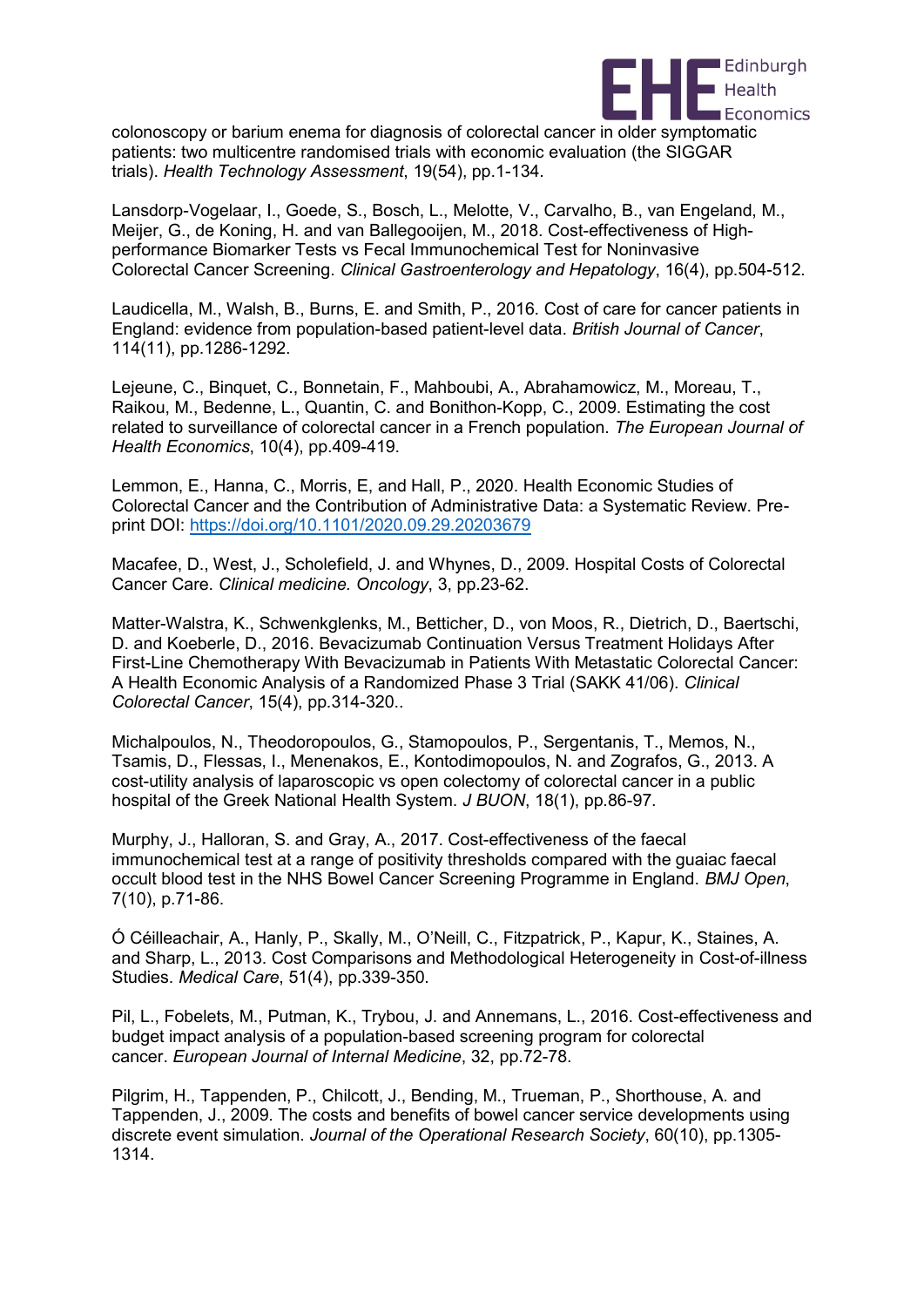

Rao, C., Smith, F., Martin, A., Dhadda, A., Stewart, A., Gollins, S., Collins, B., Athanasiou, T. and Sun Myint, A., 2018. A Cost-Effectiveness Analysis of Contact X-ray Brachytherapy for the Treatment of Patients with Rectal Cancer Following a Partial Response to Chemoradiotherapy. *Clinical Oncology*, 30(3), pp.166-177.

Špacírová, Z., Epstein, D., García-Mochón, L., Rovira, J., Olry de Labry Lima, A. and Espín, J., 2020. A general framework for classifying costing methods for economic evaluation of health care. *The European Journal of Health Economics*, 21(4), pp.529-542.

Tan, S., 2009. *Microcosting In Economic Evaluations*. Erasmus Universiteit Rotterdam.

Tan, S., Rutten, F., van Ineveld, B., Redekop, W. and Hakkaart-van Roijen, L., 2009. Comparing methodologies for the cost estimation of hospital services. *The European Journal of Health Economics*, 10(1), pp.39-45.

WHO, 2020. *Colorectal Cancer*. [online] Euro.who.int. Available at: <https://www.euro.who.int/en/health-topics/noncommunicablediseases/cancer/news/news/2012/2/early-detection-of-common-cancers/colorectal-cancer> [Accessed 25 August 2020].

YHEC - York Health Economics Consortium. 2016. Discount Rate - YHEC - York Health Economics Consortium. [online] Available at: <https://yhec.co.uk/glossary/discount-rate/> [Accessed 16 October 2020].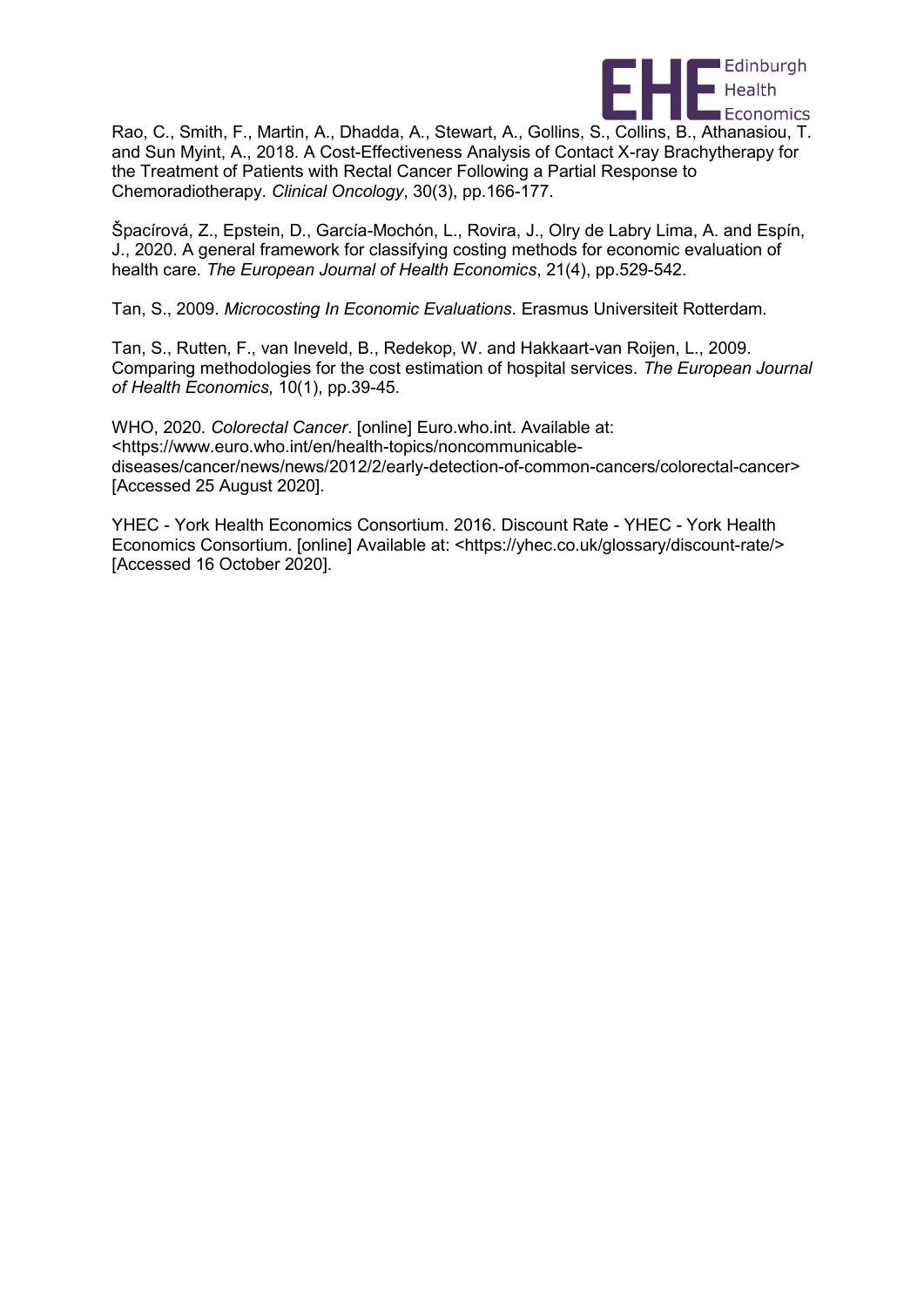

# *6. Appendix*

| Table 1: Economic Evaluation Studies Summary |                                   |                              |                        |                    |                                     |                                                                                                                                           |                    |                         |
|----------------------------------------------|-----------------------------------|------------------------------|------------------------|--------------------|-------------------------------------|-------------------------------------------------------------------------------------------------------------------------------------------|--------------------|-------------------------|
| <b>General Information</b>                   |                                   |                              |                        |                    | <b>Costing Specific Information</b> |                                                                                                                                           |                    |                         |
| <b>Author (Year)</b>                         | <b>Country of</b><br><b>Study</b> | Perspective<br>(Specified)   | <b>Time</b><br>Horizon | Part of<br>Pathway | <b>Stud</b><br>у<br><b>Type</b>     | <b>Cost Sources</b>                                                                                                                       | <b>Discounting</b> | Type of<br><b>Costs</b> |
| <b>Bullement et al.</b><br>(2017)            | UK                                | Healthcare<br>Provider (Yes) | 10-years               | Treatment          | <b>CUA</b>                          | Monthly Index of Medical Specialities;<br>Lonsurf Price and Dosing Regimen; NICE<br>Guidance                                              | 3.5% per<br>annum  | <b>Direct</b>           |
| Halligan et al.<br>(2014)                    | <b>UK</b>                         | Healthcare<br>Provider (Yes) | $5.2 -$<br>years       | Treatment          | <b>CEA</b>                          | <b>BNF; NHS Reference Costs</b>                                                                                                           | <b>No</b>          | <b>Direct</b>           |
| Kearns et al.<br>(2014)                      | England                           | Healthcare<br>Provider (Yes) | 4-year                 | Screening          | <b>CUA</b>                          | English Bowel Cancer Screening Program                                                                                                    | 3.5% per<br>annum  | <b>Direct</b>           |
| Lansdorp-<br>Vogelaar et al.<br>(2018)       | <b>Netherlands</b>                | Societal (Yes)               | Unspecif<br>ied        | Screening          | <b>CEA</b>                          | Dutch Healthcare Authority Medical Cost<br>Price Index; Dutch Erasmus Medical Centre;<br>Netherlands Cancer Registry                      | 3% per<br>annum    | Direct and<br>Indirect  |
| Matter-<br>Walstra et al.<br>(2016)          | Switzerland                       | Healthcare<br>Provider (Yes) | <b>OS</b>              | Treatment          | <b>CEA</b>                          | Unspecified                                                                                                                               | No                 | <b>Direct</b>           |
| Michapoulos et<br>al. (2013)                 | Greece                            | Healthcare<br>Provider (Yes) | $10-$<br>month         | Treatment          | <b>CUA</b>                          | Patient Questionnaires; European<br>Association for Endoscopic Surgery                                                                    | <b>No</b>          | <b>Direct</b>           |
| Murphy et al.<br>(2017)                      | England                           | Healthcare<br>Provider (Yes) | 1-year                 | Screening          | <b>CUA</b>                          | NHS Reference Costs; BCSP; Other CRC<br>Literature                                                                                        | 3.5% per<br>annum  | <b>Direct</b>           |
| Pil et al. (2016)                            | <b>Belgium</b>                    | Societal (Yes)               | 20-year                | Screening          | CEA                                 | Belgian Cancer Registry; Official Belgian<br>Costs of Medical Procedures; Belgian<br>Healthcare Knowledge Centre; Other CRC<br>Literature | 3% per<br>annum    | Direct and<br>Indirect  |
| Pilgrim et al.<br>(2017)                     | England                           | Healthcare<br>Provider (No)  | Unspecif<br>ied        | Unspecifie<br>d    | <b>CEA</b>                          | Hospital Episode Statistics; NHS Reference<br>Costs; NHS Cancer Screening Programmes;<br><b>Other CRC Literature</b>                      | 3.5% per<br>annum  | <b>Direct</b>           |
| Rao et al. (2018)                            | <b>UK</b>                         | Healthcare<br>Provider (Yes) | Lifetime               | Treatment          | <b>CUA</b>                          | Hospital Episode Statistics; NHS Reference<br>Costs; NICE                                                                                 | 3.5% per<br>annum  | <b>Direct</b>           |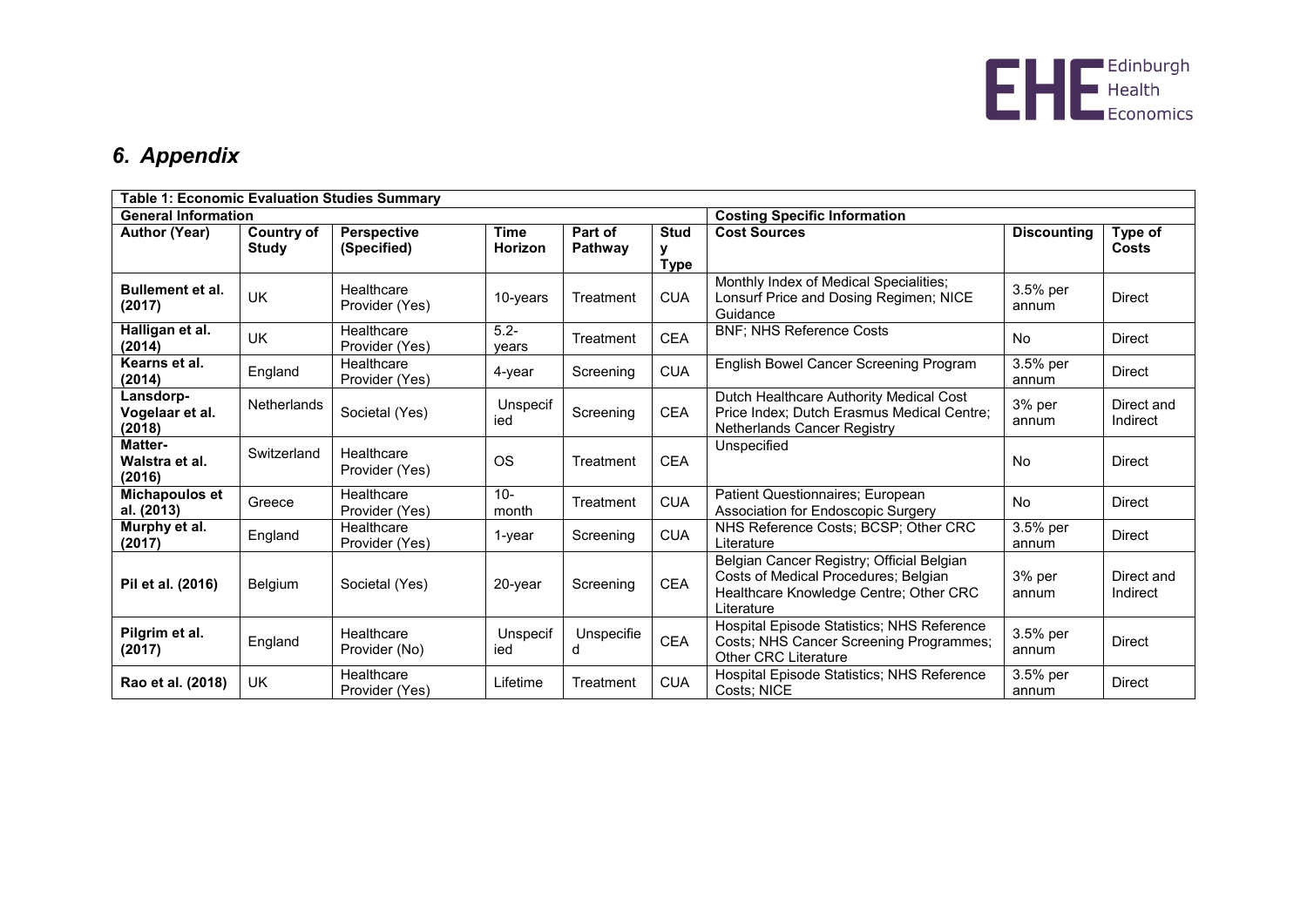

| Table 2: Cost of Illness Studies Summary |                   |                                     |                 |                                     |                                                                                                                                                                      |                    |                      |  |
|------------------------------------------|-------------------|-------------------------------------|-----------------|-------------------------------------|----------------------------------------------------------------------------------------------------------------------------------------------------------------------|--------------------|----------------------|--|
| <b>General Information</b>               |                   |                                     |                 | <b>Costing Specific Information</b> |                                                                                                                                                                      |                    |                      |  |
| <b>Author (Year)</b>                     | <b>Country of</b> | <b>Perspective</b>                  | Time            | Part of                             | <b>Cost Sources</b>                                                                                                                                                  | <b>Discounting</b> | <b>Type of Costs</b> |  |
|                                          | Study             | (Specified)                         | Horizon         | Pathway                             |                                                                                                                                                                      |                    |                      |  |
| Bending et al.<br>(2010)                 | England           | Healthcare<br>Provider (No)         | $1$ -year       | Entire<br>Pathway                   | NHS Reference Costs; Hospital Episode<br>Statistics; Unit Costs of Health and Social Care                                                                            | <b>No</b>          | <b>Direct</b>        |  |
| Corral et al.<br>(2016)                  | Spain             | <b>Healthcare Provider</b><br>(Yes) | 11-years        | Treatment                           | Hospital Cancer Registry; Clinical Administrative<br>System; Cost Accounting System                                                                                  | 3% per<br>annum    | <b>Direct</b>        |  |
| Francisci et al.<br>(2013)               | Italy             | Unspecified (No)                    | $1$ -year       | Treatment                           | Population Based Cancer Registry; Hospital<br>Discharge Cards; Reimbursement Costs                                                                                   | No                 | <b>Direct</b>        |  |
| Guillani et al.<br>(2013)                | Italy             | Healthcare<br>Provider (No)         | $15 -$<br>month | Treatment                           | Unspecified                                                                                                                                                          | No                 | <b>Direct</b>        |  |
| Hall et al.<br>(2014)                    | <b>UK</b>         | <b>Healthcare Provider</b><br>(No)  | $15 -$<br>month | Treatment                           | <b>Patient Finance Data</b>                                                                                                                                          | No                 | <b>Direct</b>        |  |
| Hanly et al.<br>(2013)                   | Ireland           | Societal (Yes)                      |                 | Treatment                           | Cancer Registry Ireland; National Gross Mean<br>Earnings; National Minimum Wage                                                                                      | No                 | Indirect             |  |
| Jean-Claude et<br>al. (2012)             | France            | <b>Healthcare Provider</b><br>(No)  | 4-month         | Treatment                           | French National Cost Construction Study;<br><b>Reimbursement Costs</b>                                                                                               | <b>No</b>          | <b>Direct</b>        |  |
| Laudicella<br>et al. (2016)              | England           | <b>Healthcare Provider</b><br>(No)  | 9-year          | Treatment                           | National Cancer Data Repository; Hospital<br>Episode Statistics; National Schedule of<br><b>Reference Costs</b>                                                      | <b>No</b>          | <b>Direct</b>        |  |
| Lejeune et al.<br>(2009)                 | France            | Health<br>Insurance (No)            | 3-year          | Surveillance                        | Reimbursement Costs; Nomenclature Generale<br>des Actes Professionels; Nomenclature des<br>Actes de Biologie Medicale; Classification<br>Communie des Actes Medicaux | No                 | Direct               |  |
| Macaffe et al.<br>(2009)                 | England           | <b>Healthcare Provider</b><br>(No)  | 21-year         | Treatment                           | NHS Reference Costs; Hospital Finance<br>Department; Nottingham City Hospital Pharmacy                                                                               | 3% per<br>annum    | <b>Direct</b>        |  |